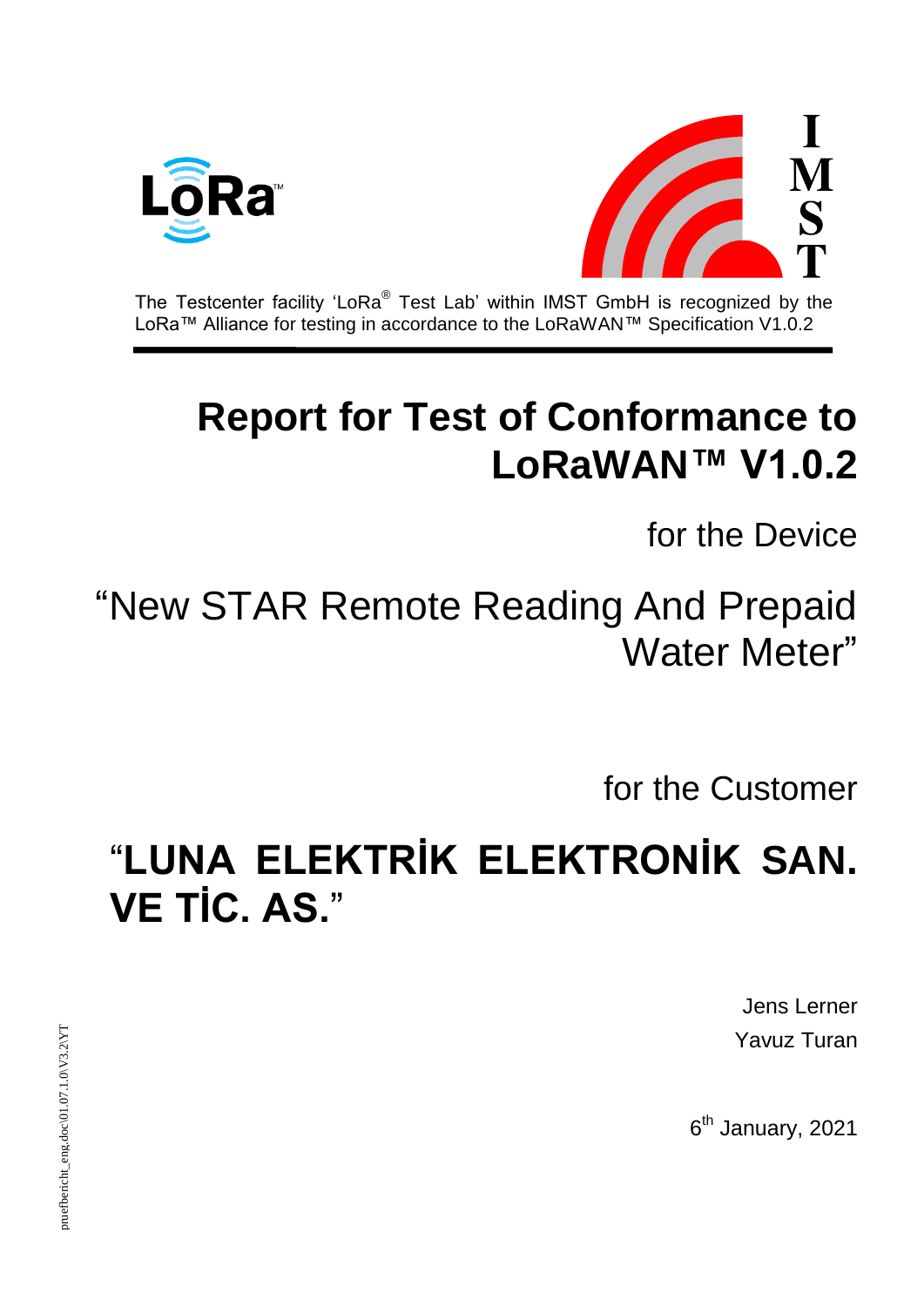## **Administrative Summary**

Location: IMST GmbH, Test Centre, Kamp-Lintfort, Germany Responsible Test Engineer: Yavuz Turan, Jens Lerner

Subject: Test of Conformance to LoRaWAN™ Specification V1.0.2

Company and Contact Information: LUNA ELEKTRİK ELEKTRONİK SAN. VE TİC. AS. Mustafa Karabağli A.O.S.B. 10001 Sokak No: 9 Çiğli 35620 Izmir **Turkey** Tested Device: New STAR Remote Reading And Prepaid Water Meter Hardware version: LSSWM200-200-00 Firmware version: 3.7 End-device identifier: 90038297 LoRa Device Class: A LoRaWAN Specification version: V1.0.2 Certification requirements: LoRa End Device Certification EU Version 1.6 Frequency band(s) tested: 868 MHz Test Equipment: Test Software Version: 1.1.16 IMST LGW (iC880A + Raspberry Pi): Gateway software version 5.0.1 Packet forwarder software version 4.0.1

Test Result: PASS

Quality Engineer: Jens Lerner

Date: January 6<sup>th</sup>, 2021

The Test Report, No. 6210006 has the following conclusion:

**The device has PASSED the tests hereunder.**

Responsibility: / WATUM Approved:

Test Engineer **Quality Engineer** 

Copyright Notice & Disclaimer: No part of this test report may be reproduced without written permission of IMST GmbH. The test results herein only refer to the tested sample. IMST<br>GmbH cannot be made responsible for any ge tion of the tested sample(s) is prohibited and leads to invalidity of this report.



Yavuz Turan Jens Lerner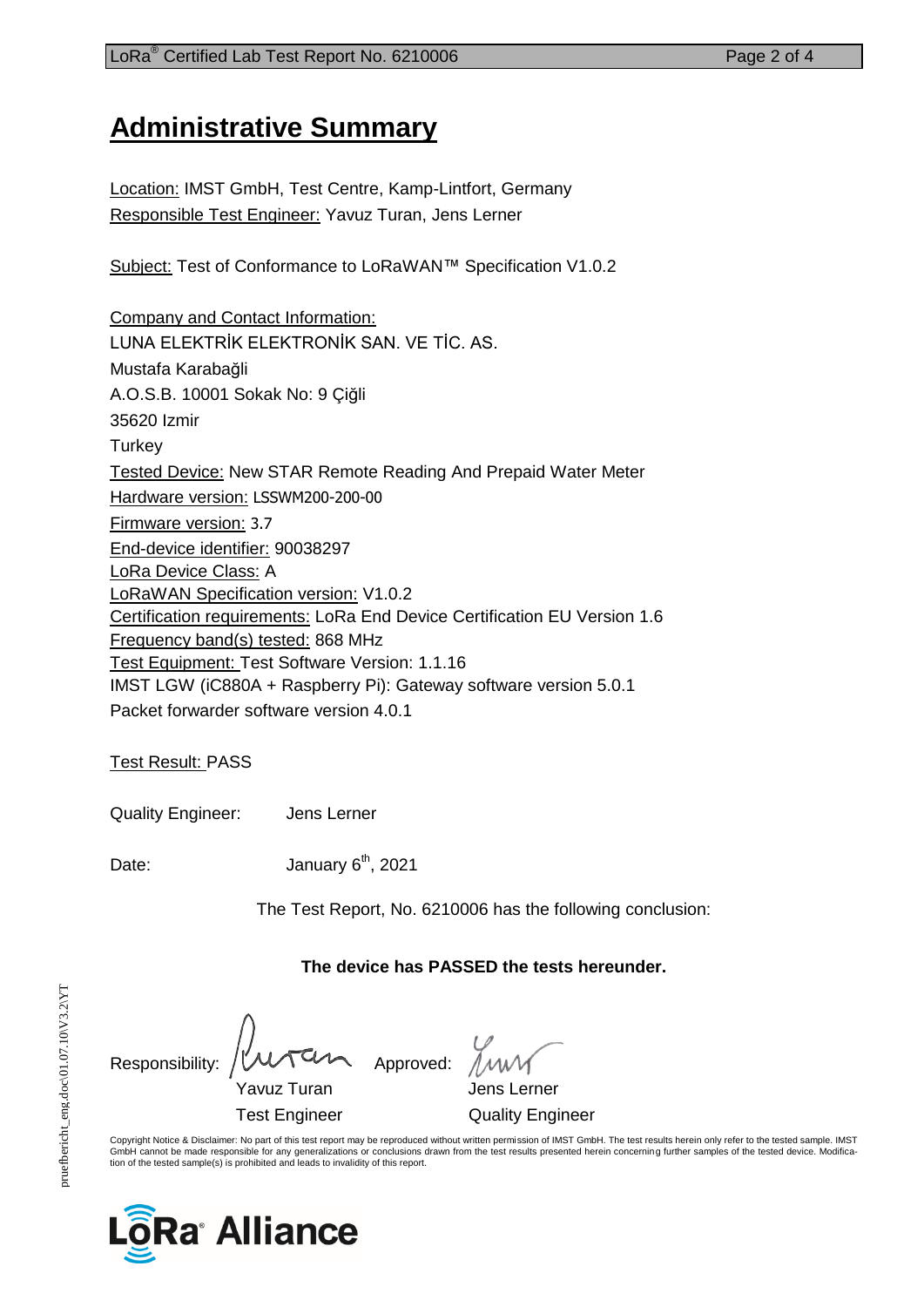#### **1 Description of the Device Under Test (DUT)**

### 1.1 General

| <b>Item</b>                         | Value                                                   |
|-------------------------------------|---------------------------------------------------------|
| Product name                        | New STAR Remote Reading                                 |
|                                     | And Prepaid Water Meter                                 |
| Product Vertical(s)                 | <b>Utilities</b>                                        |
| Series (if any)                     |                                                         |
| <b>Hardware Version</b>             | LSSWM200-200-00                                         |
| <b>Firmware Version</b>             | 3.7                                                     |
| Type of DUT                         | Module $\boxtimes$ End Device/Sensor $\Box$ others      |
| Geographical area of operation      | $\boxtimes$ Europe $\Box$ USA                           |
| Operating frequency                 | $\Box$ 433 MHz                                          |
|                                     | $\boxtimes$ 868 MHz                                     |
|                                     | $\Box$ 915 MHz                                          |
| Adaptive Data Rate (ADR) supported? | $\boxtimes$ Yes $\Box$ No                               |
| Optional data rates supported?      | $\boxtimes$ DR6 $\boxtimes$ DR7                         |
| Activation possibilities            | Over the air $\Box$ by personalization $\boxtimes$ both |
| Test According LoRaWAN™ Spec        | □ V1.0.1 ⊠ V1.0.2                                       |
| <b>Output Power</b>                 | 14 dBm                                                  |
| Number / Type of Antenna(s)         | One Helical Antenna                                     |
| Antenna Gain                        | $+1.5$ dBi                                              |

**Table 1 Device Information**

#### 1.2 DUT Modes of Operation

During the tests the device operated in the following modes:

- Test mode according to document ["LoRa](javascript:__doPostBack() Alliance End Device certification Requirements for EU863-870 MHz Version 1.6" Chapter 2.

#### 1.3 DUT Setup



**Figure 1 DUT Setup**